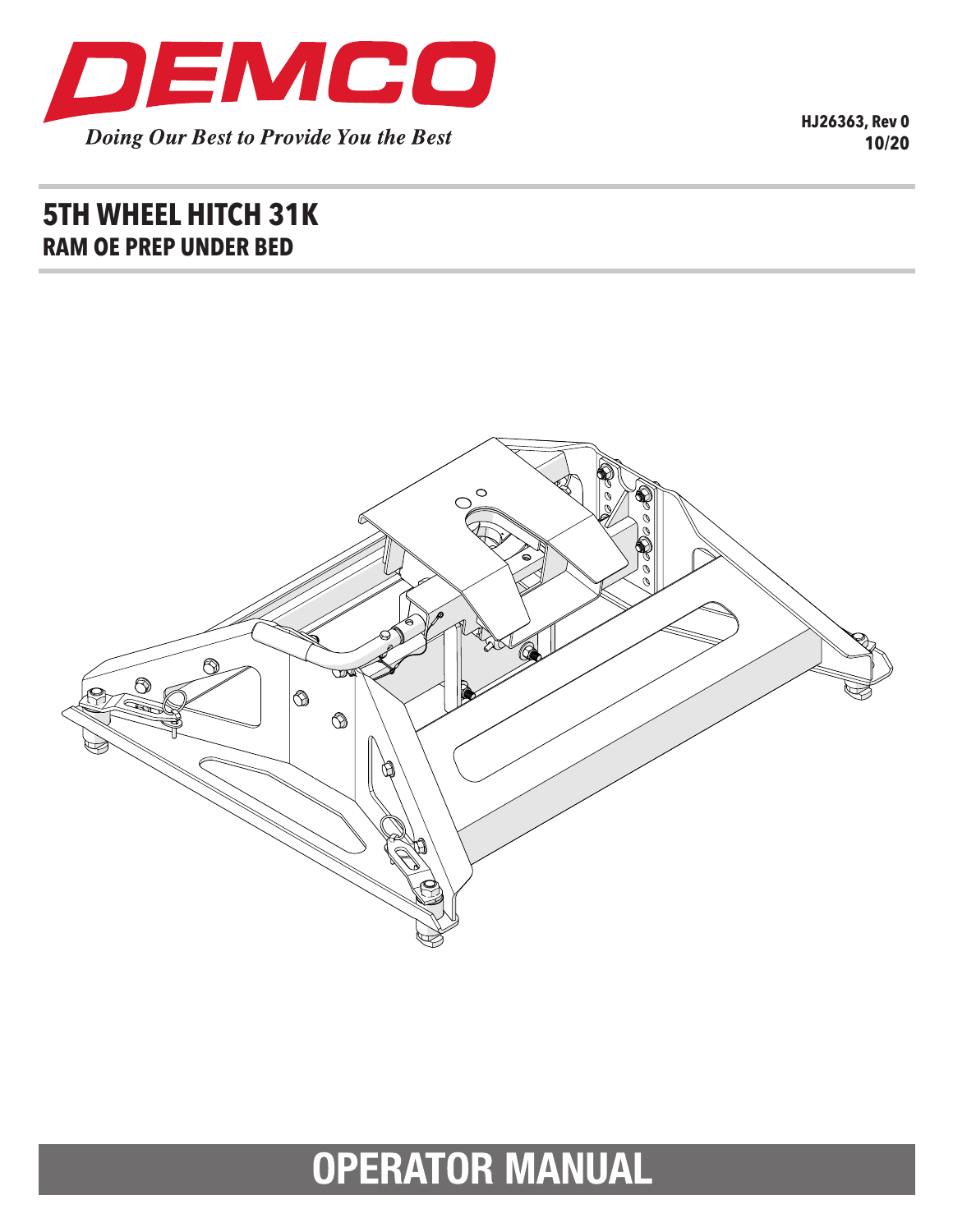#### **WARRANTY POLICY, OPERATOR MANUALS, PARTS MANUALS & REGISTRATION**

Go online to www.demco-products.com to review Demco warranty policies, operator manuals and register your Demco product.

# **Torque Specifications**

## **BOLT TORQUE DATA FOR STANDARD NUTS, BOLTS, AND CAP- SCREWS.**

Tighten all bolts to torques specified in chart unless otherwise noted. Check tightness of bolts periodically, using bolt chart as guide. Replace hardware with same grade bolt.

NOTE: Unless otherwise specified, high-strength Grade 5 hex bolts are used throughout assembly of equipment.

Torque figures indicated are valid for non-greased or non-oiled threads and heads unless otherwise specified. Therefore, do not grease or oil bolts or capscrews unless otherwise specified in this manual. When using locking elements, increase torque values by 5%.

\* GRADE or CLASS value for bolts and capscrews are identified by their head markings.

#### **GRADE 2 GRADE 5 GRADE 8 "A" lb-ft (N.m) lb-ft (N.m) lb-ft (N.m)**  $1/4$ " | 6 (8) | 9 (12) | 12 (16) 5/16" 10 (13) 18 (25) 25 (35) 3/8" 20 (27) 30 (40) 45 (60) 7/16" 30 (40) 50 (70) 80 (110) 1/2" 45 (60) 75 (100) 115 (155) 9/16" 70 (95) 115 (155) 165 (220) 5/8" 95 (130) 150 (200) 225 (300) 3/4" 165 (225) 290 (390) 400 (540) 7/8" 170 (230) 420 (570) 650 (880) 1" 225 (300) 630 (850) 970 (1310)

#### **Bolt Torque for Standard bolts \***

## **Bolt Torque for Metric bolts \***

|     | <b>CLASS 8.8</b> |       | <b>CLASS 9.8</b> |       | <b>CLASS 10.9</b> |        |
|-----|------------------|-------|------------------|-------|-------------------|--------|
| "А" | lb-ft            | (N.m) | lb-ft            | (N.m) | Ib-ft             | (N.m)  |
| 6   | 9                | (13)  | 10               | (14)  | 13                | (17)   |
| 7   | 15               | (21)  | 18               | (24)  | 21                | (29)   |
| 8   | 23               | (31)  | 25               | (34)  | 31                | (42)   |
| 10  | 45               | (61)  | 50               | (68)  | 61                | (83)   |
| 12  | 78               | (106) | 88               | (118) | 106               | (144)  |
| 14  | 125              | (169) | 140              | (189) | 170               | (230)  |
| 16  | 194              | (263) | 216              | (293) | 263               | (357)  |
| 18  | 268              | (363) |                  |       | 364               | (493)  |
| 20  | 378              | (513) |                  |       | 515               | (689)  |
| 22  | 516              | (699) |                  |       | 702               | (952)  |
| 24  | 654              | (886) |                  |       | 890               | (1206) |

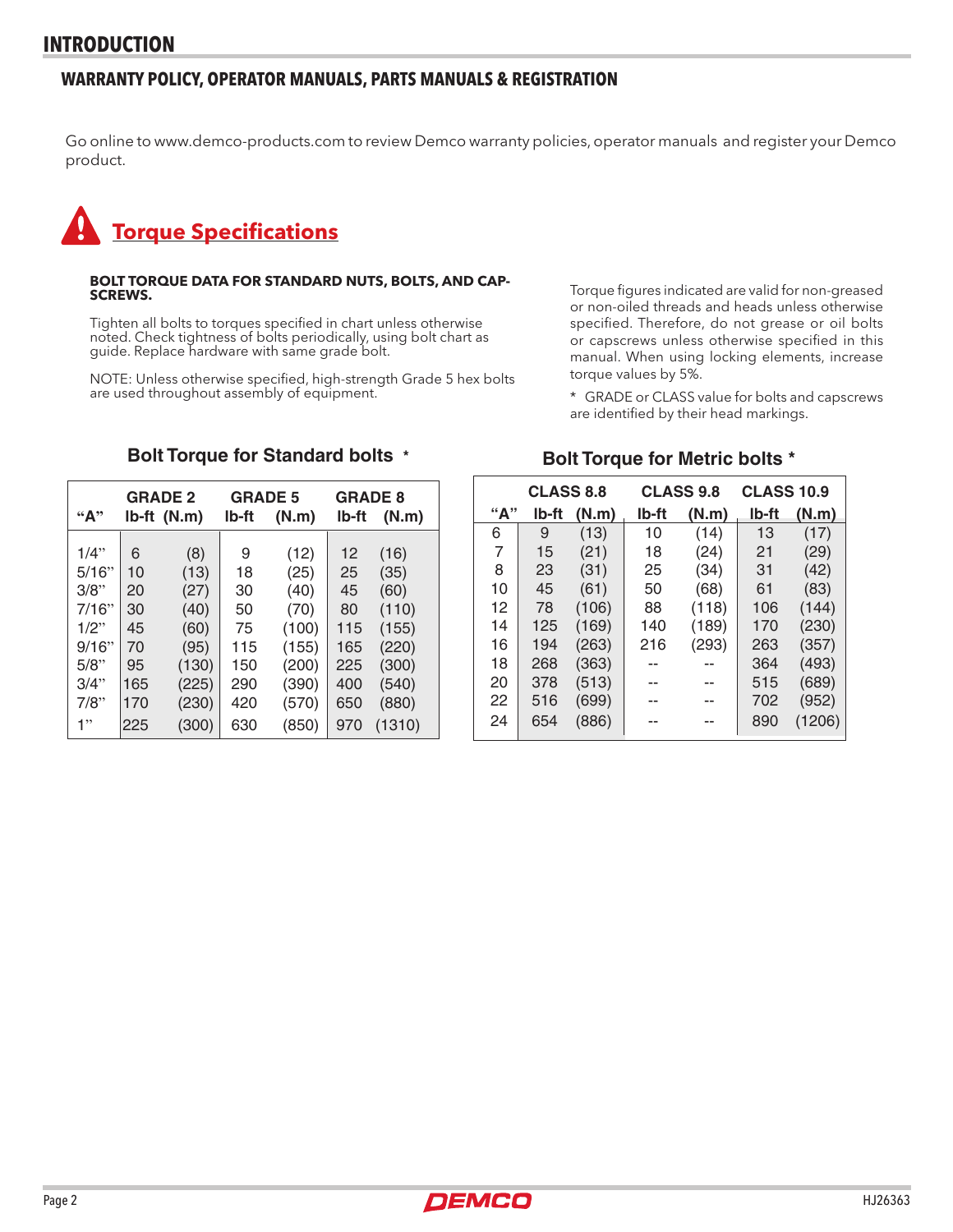#### **Side Rail Assembly Instructions**

- 1. Turn locking handles out and place the side rail plates #4 into the base rail holes in truck box, make sure the larger yellow/gold colored locking tabs go into the rear bed sockets. Turn the locking handles in, if they do not turn in, you can adjust them by removing washers under the handle. See illustration below.
- 2. Loosely bolt the saddle bracket #3 to the side rails #4 using the 1/2" x 1 1/2" bolts #1, and nylon lock nuts #2 provided in the bolt package.
- 3. Loosely bolt the cross braces #5 to the side rails #4 using only 1/2" x 1 1/2" bolts #1 and nylon lock nuts #2.
- 4. Tighten all the bolts.
- 5. Unlock and remove the hitch assembly from the base rails and put to the side for later.

**IMPORTANT NOTE:** Apply a little grease or lubricant to the part of the pins that insert into the base rails to help maintain smooth operation and rotation of pins and to protect from the elements. Turn the pins occasionally to prevent them from seizing.